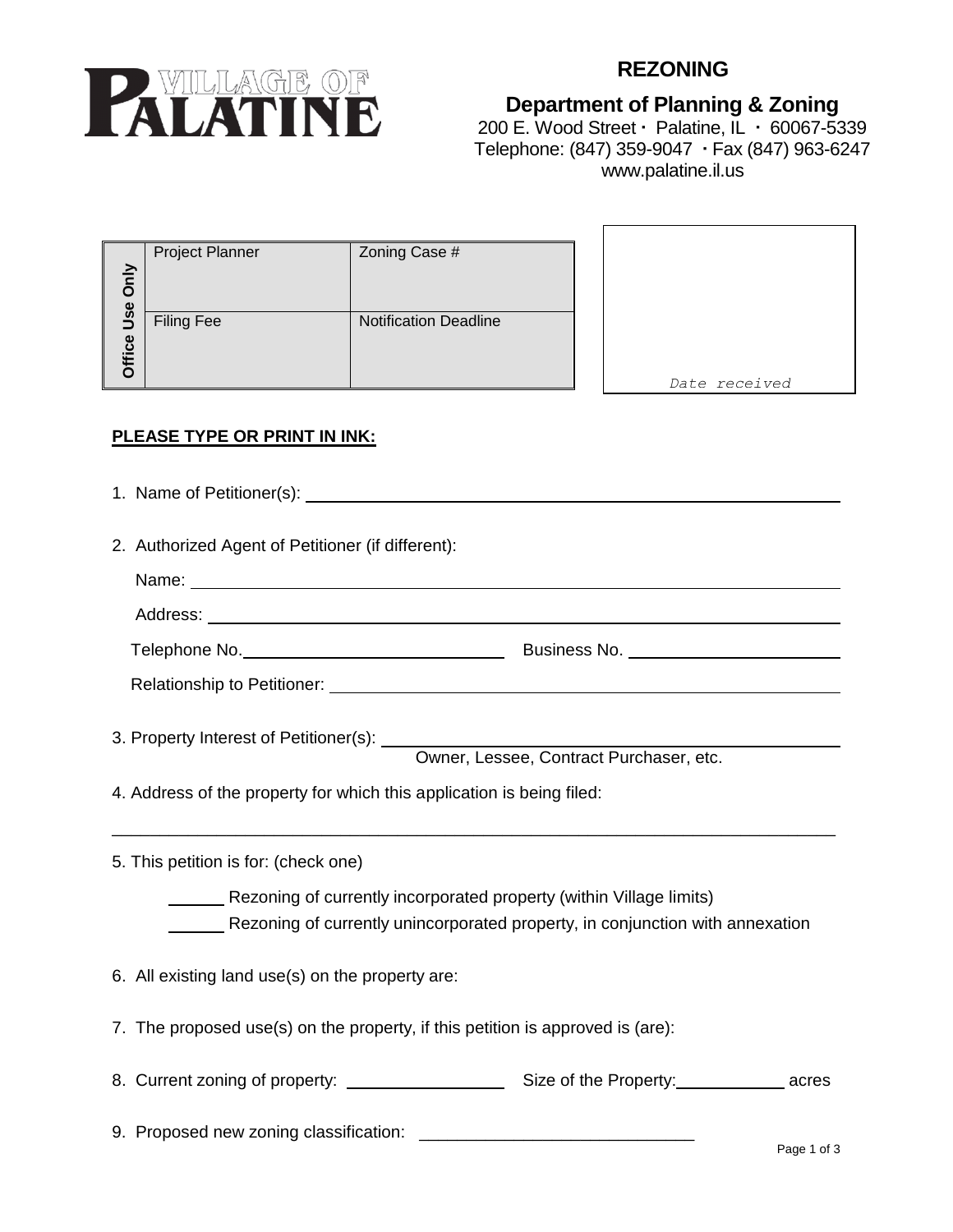#### PETITIONER JUSTIFICATION:

The Petitioner is required to present specific evidence, not opinions, to justify the proposed rezoning. Please respond to the following questions, attaching a separate sheet if necessary:

10. Describe why the subject property cannot be reasonably developed in accordance with the existing zoning classification.

11. Is the proposed zoning classification similar to or harmonious with the existing zoning of surrounding properties? Explain.

12. Does the proposed zoning classification conflict with the Village's Comprehensive Plan? Explain.

13. Will any of the uses permitted under the proposed zoning classification have an injurious effect on the value and/or the use and enjoyment of surrounding properties?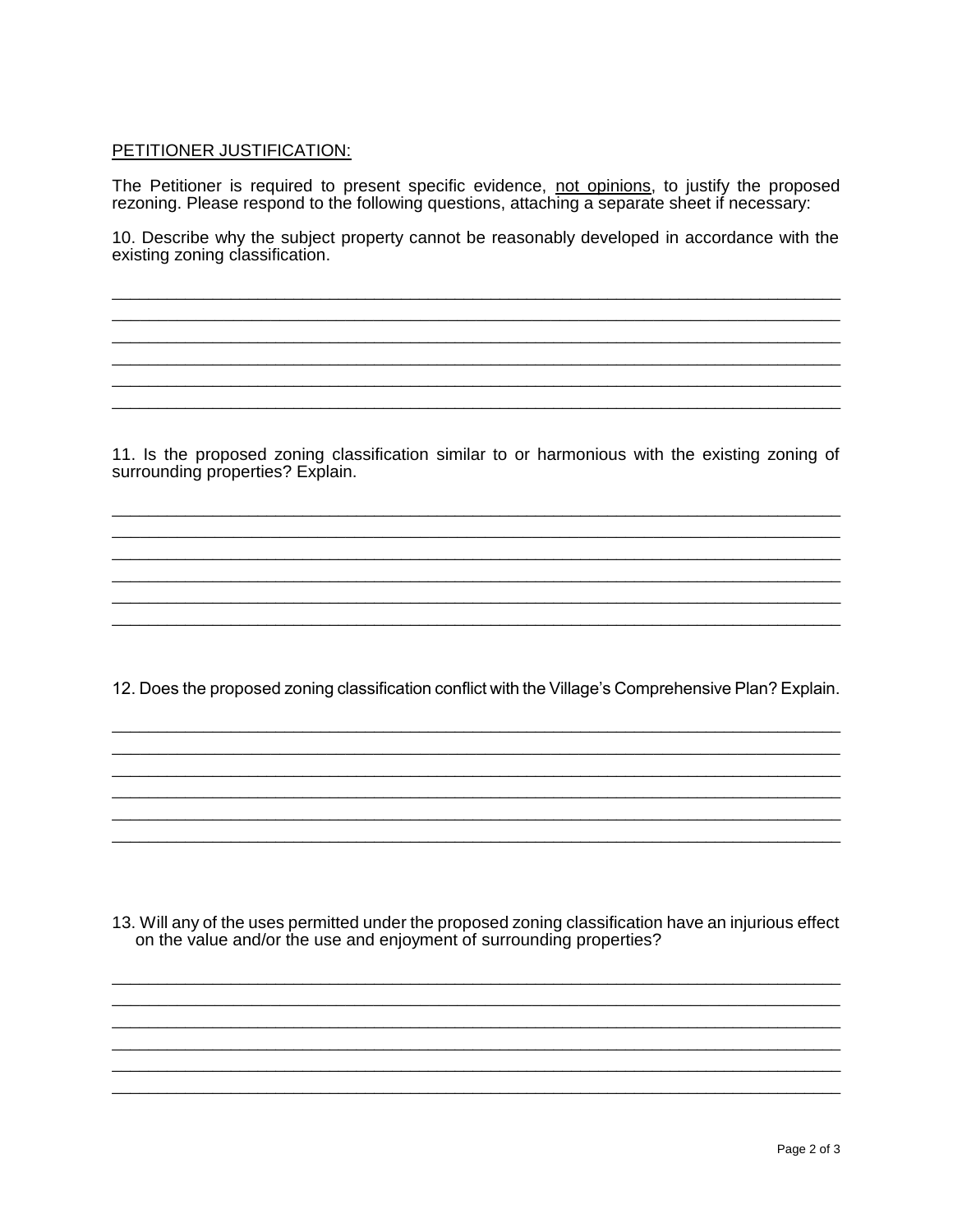14. The petitioner's signature below indicates that the information contained in this application and on any accompanying documents is true and correct to the best of his/her knowledge.

| Signature: |  |
|------------|--|
|            |  |

Signature: \_\_\_\_\_\_\_\_\_\_\_\_\_\_\_\_\_\_\_\_\_\_\_\_\_\_\_\_\_\_\_\_\_\_ Date: \_\_\_\_\_\_\_\_\_\_\_\_\_\_\_\_\_\_\_\_\_\_